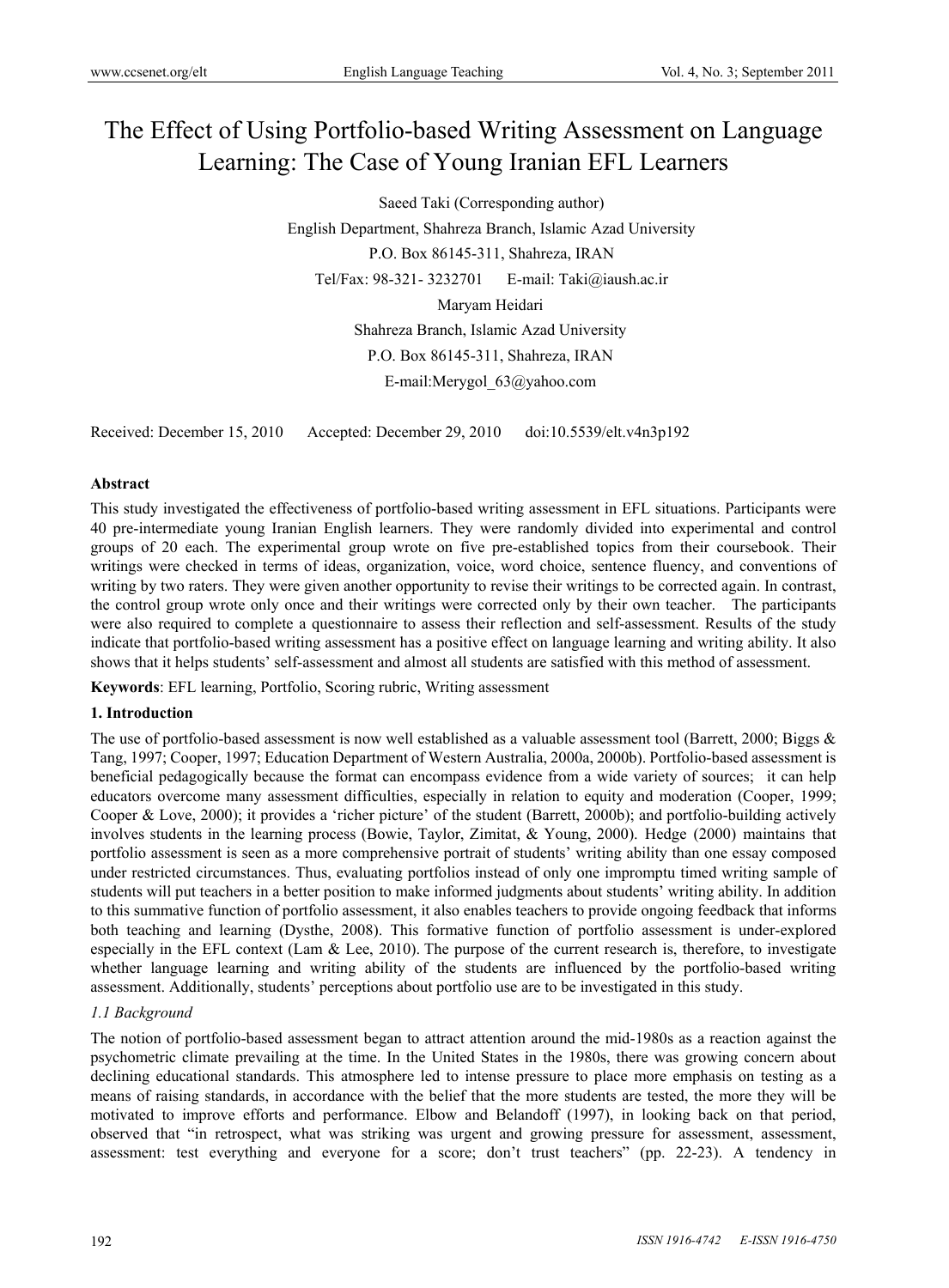portfolio-based writing assessment emerges from the long history of writing assessment: from indirect multiple choice tests to direct timed impromptu essay tests to portfolio-based writing assessment (Hamp-Lyons, 2001/ 2002).

Since the 1980s, portfolio-based writing assessment has gained increasing popularity mainly for two reasons. One driving force is growing dissatisfaction with timed impromptu essay tests. The other is the development of writing instruction. Instructional approaches in ESL/EFL writing have in some respects parallel developments in English L1 composition. The traditional product-oriented model is out of date while process-oriented writing pedagogies are increasingly pervasive at least in American educational milieu (Hedgcock, 2005). Process approaches to ESL/EFL writing suggest that "it is unnatural for a learner to write a draft of composition and submit for a grade" (Cohen, 2001, p. 534). Therefore, a change of assessment paradigm is called for (Hamp-Lyons & Condon, 2000). The portfolio-based writing assessment is perhaps the standard-bearing alternative instrument in ESL/EFL composition assessment (Hedgcock, 2005; Weigle, 2002).

These days, portfolio-based writing assessment is considered to be a fulfilling substitute for the traditional essay test in English  $L_1$  contexts. Even for ESL/EFL contexts the use of portfolios is claimed to be beneficial (Delett, Barnhardt & Kevorkian, 2001; Hamp-Lyons, 1995; Hamp-Lyons & Condon, 2000; Song & August, 2002). However, most research findings indicating the usefulness of portfolio-based writing assessment come from English  $L_1$  contexts and little attention has been given to its application to ESL/EFL contexts (Hamp-Lyons, 2001; Hirvela & Pierson, 2000; Hirvela & Sweetland, 2005; Liu, 2003; Weigle, 2002). Further, research indicates that the Western society students are encouraged to decide on their own goals and take the responsibility of learning themselves (Liu, 2003) while there has been little research done on the use and value of portfolios in  $L<sub>2</sub>$  contexts, in general, and writing instruction, in particular.

Thus, finding an effective way of writing assessment and its influence on language learning can be of great importance in language learning and testing. Since portfolio-based writing assessment focuses on the process of learning and evaluates students' progress overtime, it can be a more useful way of assessment. Thus, the present study set itself the goal of investigating the effect of portfolio-based writing assessment on students' language learning. Specifically, it aimed at investigating the following research questions:

1) Does portfolio-based writing assessment improve young Iranian EFL learners' language learning?

2) Does portfolio-based writing assessment improve young Iranian EFL learners' writing ability?

3) What are students' perceptions about portfolio use?

## **2.1 Method**

#### *2.1 Participants*

The participants included 40 pre-intermediate male and female students selected from a larger group of 68 students who took the OPT, so that we could include in the study those who were homogeneous. They aged between 17and 25 studying English in a language learning center in Iran. Further, they were randomly divided into two groups of control and experimental of 20 students each (10 male and 10 female students). All the students in the experimental and control groups attended an English class twice a week.

#### *2.2 Materials*

The instruments used in the study were the OPT to guarantee the participants' homogeneity in terms of their English proficiency level, *Top Notch series* by Saslow and Ascher (2008), which is a new conversation series, writing portfolios (files and folders) produced by the participants in the experimental group during the term, and a questionnaire used for students self- assessment. It consisted of some questions about areas of writing to improve and areas of strength of students while writing. Students' overall impression about this kind of assessment and the effect of portfolio-based writing assessment on language skills and sub-skills were supposed to be investigated by this questionnaire.

## *2.3 Procedure*

First, the OPT was administered to select 40 pre-intermediate students out of a larger group. They were randomly divided into experimental and control groups of 20 students each. All the students in the experimental and control groups attended an English class twice a week, that is, about 3:30 contact hours per week during a semester of study (22 sessions) with the same female teacher. They studied 5 units of *Top Notch 2*.

In order to find about whether the writing ability of the students would improve the students were asked to write on two specific topics selected from *Oxford Placement Book* once at the beginning of term and then at the end of the semester. To assess their writing ability Pearson Education (2007) rubric was used by two rates (See Appendix C).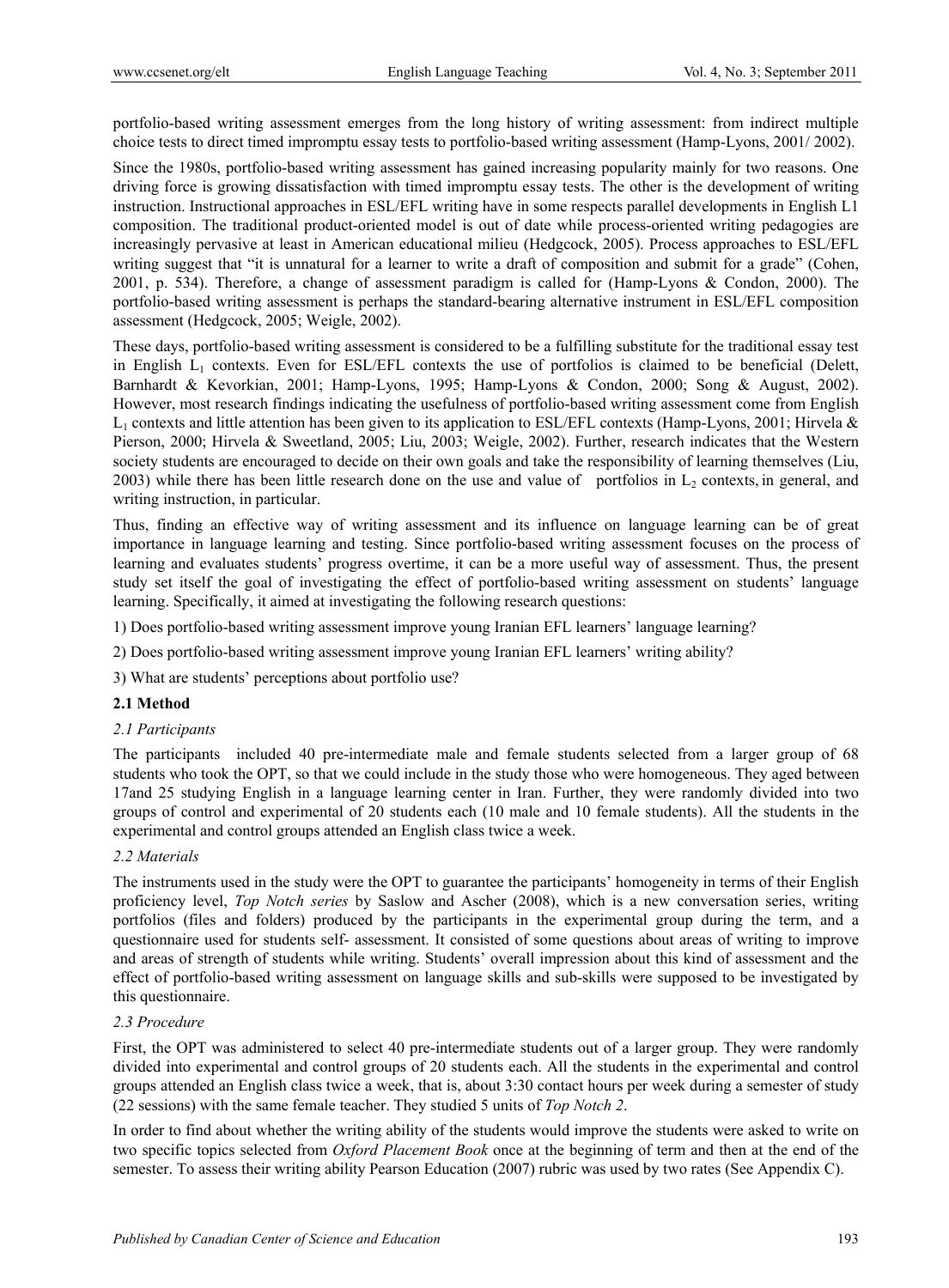During the term the students in the experimental group wrote on 5 pre-established topics corresponding to the topics of each unit of their coursebook. Their writings were checked based on ideas, organization, voice, word choice, sentence fluency, and conventions by the two raters who were qualified and quite familiar with the scoring rubrics. The scoring rubric used at this stage to correct their writings was the one adapted from Rog (2001, See appendix B). The students were then given another opportunity to revise and resubmit their assignments after self-assessment or peer assessment in accordance with the feedback they received. These assignments reached the raters after three careful drafts. They were classified into groups of strong, competent, developing and emerging. In contrast, the control group wrote only once on each topic and their writings were corrected by their own teacher. The students in the experimental group were also asked to complete the questionnaire (See Appendix A) used for students self-assessment at the end of the semester to find about their perceptions about the use of portfolio.

## **3. Results**

To compare progress in language learning between the control and experimental groups at the end of the semester, the OPT was administered again. The t-test was used to compare the results. As can be seen in Table 1, the observed t (obs.  $t = 2.13$ ) is high enough to reject the hypothesis ( $p<0.05$ ) that portfolio-based writing assessment does not lead to language improvement (crit.  $t = 0.684$ ,  $df = 38$ , and  $p \le 0.05$ ). In other words, there is a statistically significant difference between the experimental group and the control group, which means portfolio-based writing assessment has been effective. Thus, portfolio-based writing assessment has a positive effect on young Iranian EFL learners' language learning.

Moreover, to compare the participants' growth in writing, as outlined above, they wrote on two specific topics selected from *Oxford Placement Book* at the beginning and the end of the term. The t-test was used to compare progress of both groups in writing. Table 2 illustrates a summary of the t-test for the experimental and control groups in the writing posttest. It indicates that the observed t (obs.  $t = 8.20$ ) is high enough to conclude that the difference between the control and experimental groups is statistically significant (crit.  $t = 1.684$ , df = 38, and  $p \le$ 0.05). Thus, portfolio-based writing assessment has a positive effect on young Iranian EFL learners' writing ability.

In order to check the students' reflection and self-assessment, a questionnaire (see Appendix A) was prepared. The students in the experimental group were supposed to answer all the questions at the end of the semester. According to the results (See Table 3), voice (42.9%) and ideas (35.7% ) were rated as the two most important areas of writing needing improvement. The other areas of writing were judged to need less improvement. Also, as the results in Table 4 show, the participants agreed that organization (31.6%) and word choice (23.8%) were the two most important areas of strength in writing.

The students were also asked to rank the skills and sub-skills that they could improve better than the other ones by means of portfolio-based writing assessment. According to Table 5, 50% of the students believed that their grammar improved more than the other skills and sub-skills while reading and speaking improved less.

Last but not least, almost all the students were strongly satisfied with this method of writing assessment; however, %5 of the total was only satisfied to some extent and no one was dissatisfied by this method (see Table 6).

## **4. Discussion and conclusions**

The results of quantitative data analysis showed that portfolio-based writing assessment had a positive effect on language learning. This study was conducted over a short period of time so it is not surprising that over a longer period of time more significant results may show up. The results of this study are consistent with those of Bowie, Taylor, Zimitat, and Young (2000) according to which portfolio-building actively involves students in the learning process.

It was also found that the students' abilities in writing were not significantly different in the pretest but after implementing portfolio-based writing assessment it was observed that the scores of the students in the experimental group were significantly higher than those of the students in the control group. In contrast to Herman, Gearhart, and Aschbacher (1996), who voiced their concern over the lack of research demonstrating conclusively that portfolios are more effective than other forms of writing assessment, this study could show that portfolios were more effective than the traditional method of writing assessment.

According to findings of this study, portfolio-based writing assessment is a kind of balanced assessment that focuses on all aspects of a student's writing such as fluency, content, conventions, syntax, and vocabulary in contrast to the other kinds of writing assessment through which teachers focus their attention primarily on surface features of a student's composition related to the mechanical aspects of writing or conventions. In this line, Moran (1982) observes that teachers traditionally have been more strongly influenced by length of paper, spelling, word usage, and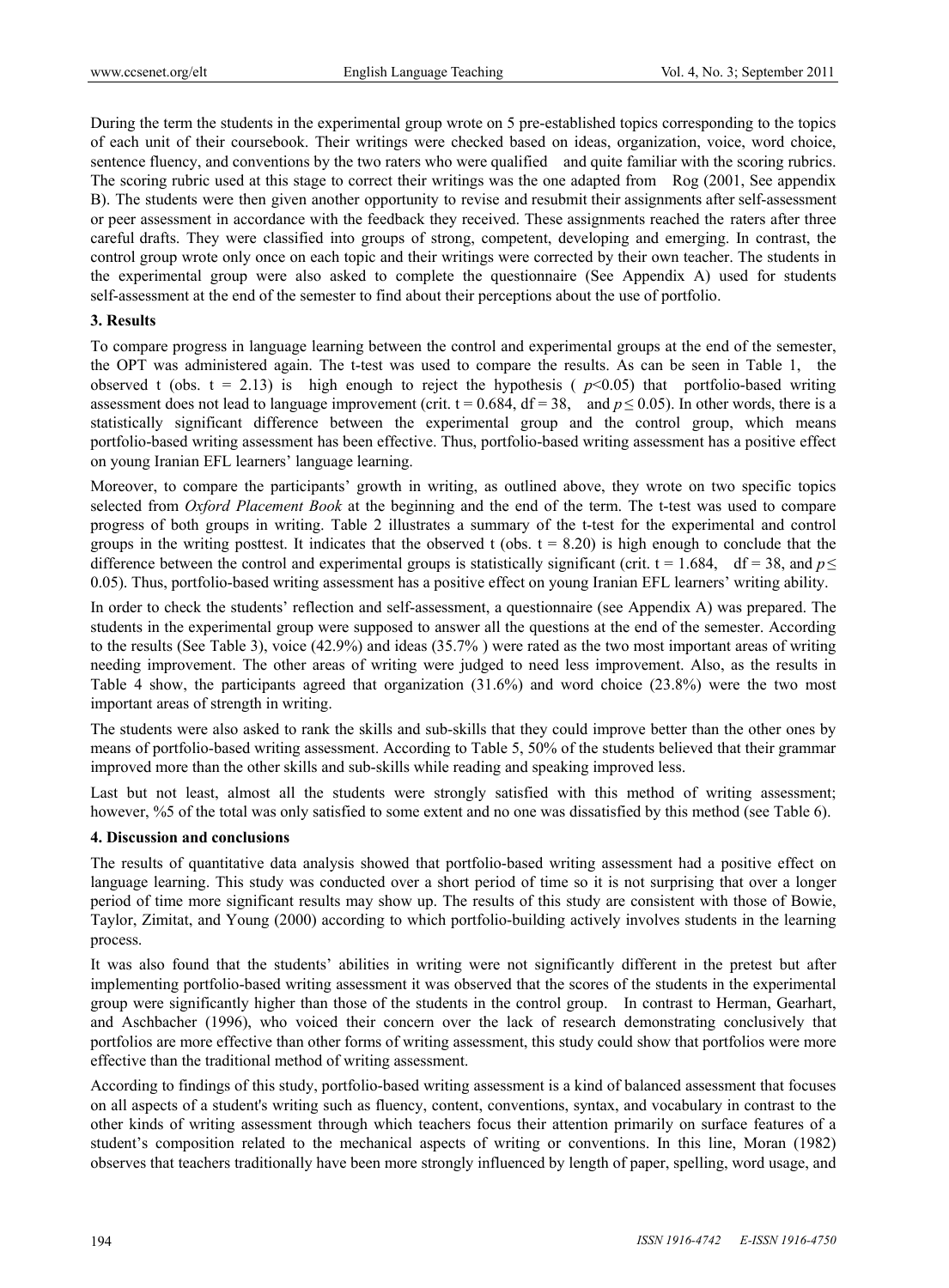appearance than by appropriateness of content or organization, which is in contrast with portfolio-based writing assessment that focuses on all aspects of writing.

#### **References**

Barrett, H. C. (2000). Electronic portfolios, school reform and standards, [html file]. Barrett, Helen C. Available: http://transition.alaska.edu/www/portfolios/PBS2.html [2001, May].

Biggs, J., & Tang, C. (1997). Assessment by portfolio: Constructing learning and designing teaching. *Research and Development in Higher Education*, pp. 79-87.

Bowie, C., Taylor, P., Zimitat, C., & Young, B. (2000). Electronic course portfolio in a new on-line graduate certificate in flexible learning. *HERDSA News*.

Cohen, A. D. (2001). Second language assessment. In M. Celce-Murcia (Eds.), *Teaching English as second language* (pp. 513–534). Boston: Heinle & Heinle.

Cooper, T. (1997). *Portfolio assessment: A guide for students*. Perth: Praxis Education.

Cooper, T. (1999). *Portfolio assessment: A guide for lecturers, teachers and course designers*. Perth: Praxis Education.

Cooper, T., & Love, T. (2000). Portfolios in university-based design education. In C. Swann & E. Young (Eds.), *Re-inventing design education in the university* (pp. 159–166). Perth: School of Design, Curtin University.

Delett, J. S., Barnhardt, S., & Kevorkian, J. A. (2001). A framework for portfolio assessment in the foreign language classroom. *Foreign Language Annals, 34* (6), 559–568. doi:10.1111/j.1944-9720.2001.tb02103.x, http://dx.doi.org/ 10.1111/j.1944-9720.2001.tb02103.x

Dysthe , O. (2008). The challenges of assessment in a new learning culture. In A. Havnes & L. McDonald (Eds.), *Balancing dilemmas in assessment and learning in contemporary education* (pp. 15-32), New York: Routledge.

Education Department of Western Australia. (2000a). *Assessment - portfolios*, 2001. Available from Education Department of Western Australia Web site, www.eddept.wa.edu.au/centoff/outcomes/focus/fc429.htm

Education Department of Western Australia. (2000b). *Review classroom approaches to student assessment*, 2001. Available from Education Department of Western Australia Web site, www.eddept.wa.edu.au/centoff/outcomes/focus/fc42.htm

Elbow, P., & Belanoff, P. (1997). Reflections on the explosion: Portfolio in the 90s and beyond. In K. B. Yancey (Ed.), *Situating portfolios* (pp. 21–33). Logan: Utah States University Press.

Hamp-Lyons, L. & Condon, W. (2000). *Assessing the portfolio: Principles for practice, theory, and research.* New Jersey: Hampton Press.

Hamp-Lyons, L. (1995). *Portfolios with ESL writers: What the research shows*. Paper presented at the annual convention of Teachers of English as a Second Language, Long Beach, CA.

Hamp-Lyons, L. (2001). Fourth generation writing assessment. In T. Silva & P. K. Matsuda (Eds.), *On second language writing* (pp. 117-128). Mahwah, NJ: Lawrence Erlbaum.

Hamp-Lyons, L. (2002). The scope of writing assessment. *Assessing Writing, 8,* 5-16. doi:10.1016/S1075-2935(02)00029-6, http://dx.doi.org/ 10.1016/S1075-2935(02)00029-6

Hedgcock, J. S. (2005). Taking stock of research and pedagogy in L2 writing. In E. Hinkel (Eds.), *Handbook of research in second language teaching and learning*. Mahwah, NJ: Lawrence Erlbaum. 579-614.

Hedge, T. (2000). *Teaching and learning in the language classroom*. Oxford: Oxford University Press.

Herman, J. L., Geahart, M., & Aschbacher, P. R. (1996). Portfolios for classroom assessment: Design and implementation issues. In R. Calfee & P. Perfumo (Eds.), *Writing portfolios in the classroom: Policy and practice, promise and peril* (pp. 27-59). Hillsdale, NJ: Lawrence Erlbaum Associates

Hirvela, A. & Pierson, H. (2000). Portfolios: Vehicles for authentic self-assessment. In G. Ekbatani & H. Pierson (Eds.), *Learner-directed assessment in ESL* (pp. 105-126). Mahwah, NJ: Lawrence Erlbaum Associates, Publishers

Hirvela, A., & Sweetland, L. (2005). Two case studies of L2 writers' experiences across learning directed portfolio contexts. *Assessing Writing, 10,* 192-213. doi:10.1016/j.asw.2005.07.001, http://dx.doi.org/10.1016/j.asw.2005.07.001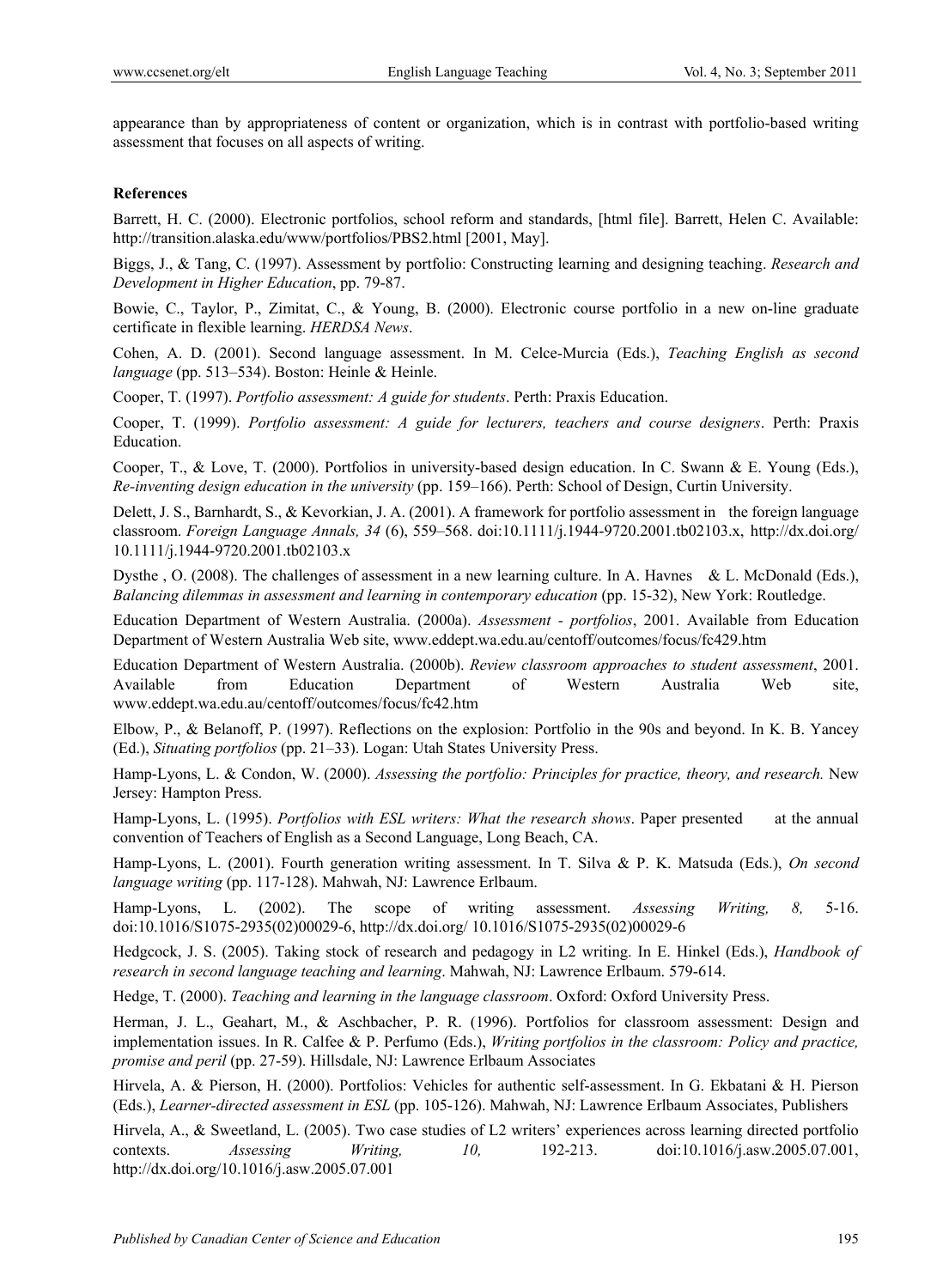Lam, R. & Lee, I. (2010). Balancing the dual functions of portfolio assessment. *ELT Journal, 64*(1), 54-64.

doi:10.1093/elt/ccp024, http://dx.doi.org/10.1093/elt/ccp024

Liu, Y. (2003). *A case study of selected ESL students' experiences with writing portfolios in college composition courses.* Unpublished doctoral dissertation. Ohio State University.

Moran, M. R. (1982). Analytical evaluation of formal written language skills as a diagnostic procedure. *Diagnostique, 8,* 17-31.

Song, B. & August, B.( 2002). Using portfolios to assess the writing of ESL students: A powerful alternative? *Journal of Second Language Writing*, *11*(1), 49-72. doi:10.1016/S1060-3743(02)00053-X

Weigle, S. C. (2002). *Assessing writing.* Cambridge: Cambridge University Press. doi:10.1017/CBO9780511732997, http://dx.doi.org/10.1017/CBO9780511732997

Table 1. Summary of the t-test for the experimental and control groups in posttest

|                                  | Levene's test<br>for equality of<br>variance |       |         |         |      | T-Test for Equality of Mean |                          |          |                         |
|----------------------------------|----------------------------------------------|-------|---------|---------|------|-----------------------------|--------------------------|----------|-------------------------|
|                                  |                                              | Sig.  |         | df      | Sig. | Mean<br>Difference          | Std. Error<br>Difference | Lower    | 95% Confidence<br>Upper |
| Posttest<br>language<br>learning | 0.470                                        | 0.497 | $-2.13$ | 33<br>8 | 0.04 | $-3.150$                    | 1.478                    | $-6.142$ | 0.470                   |

Table 2. Summary of the t-test for the experimental and control groups in the posttest

|                     |       | Levene's test<br>for equality of<br>variance |         |     |      |            | T-Test for Equality of Mean |          |                   |
|---------------------|-------|----------------------------------------------|---------|-----|------|------------|-----------------------------|----------|-------------------|
|                     |       | Sig.                                         |         | df  | Sig. | Mean       | Std. Error                  |          | 95% Confidence    |
|                     |       |                                              |         |     |      | Difference | Difference                  | Lower    | J <sub>pper</sub> |
| writing<br>posttest | 77.08 | 011                                          | $-8.20$ | 338 | .000 | $-11.05$   | 1.346                       | $-13.77$ | $-8.324$          |

Table 3. Areas of writing needing improvement

|                                                                                        | Frequency      | Percent                                           | Valid<br>percent                                  | Cumulative<br>percent                         |
|----------------------------------------------------------------------------------------|----------------|---------------------------------------------------|---------------------------------------------------|-----------------------------------------------|
| Ideas<br>Organization Voice<br>Word choice<br>Sentence fluency<br>Conventions<br>total | 15<br>18<br>42 | 35.7<br>2.4<br>42.9<br>9.5<br>4.8<br>4.7<br>100.0 | 35.7<br>2.4<br>42.9<br>9.5<br>4.8<br>4.7<br>100.0 | 35.7<br>38.1<br>81.0<br>90.5<br>95.3<br>100.0 |

Table 4. Areas of strength in writing

|                                                                                           | Frequency            | Percent                                         | Valid Percent                                     | Cumulative percent                         |
|-------------------------------------------------------------------------------------------|----------------------|-------------------------------------------------|---------------------------------------------------|--------------------------------------------|
| Ideas<br>Organization<br>Voice<br>Word choice<br>Sentence fluency<br>Conventions<br>Total | 18<br>13<br>12<br>57 | 3.5<br>31.6<br>1.8<br>23.8<br>20<br>19.3<br>100 | 3.5<br>31.6<br>1.8<br>23.8<br>21.8<br>19.3<br>100 | 3.5<br>35.8<br>36.8<br>59.6<br>80.7<br>100 |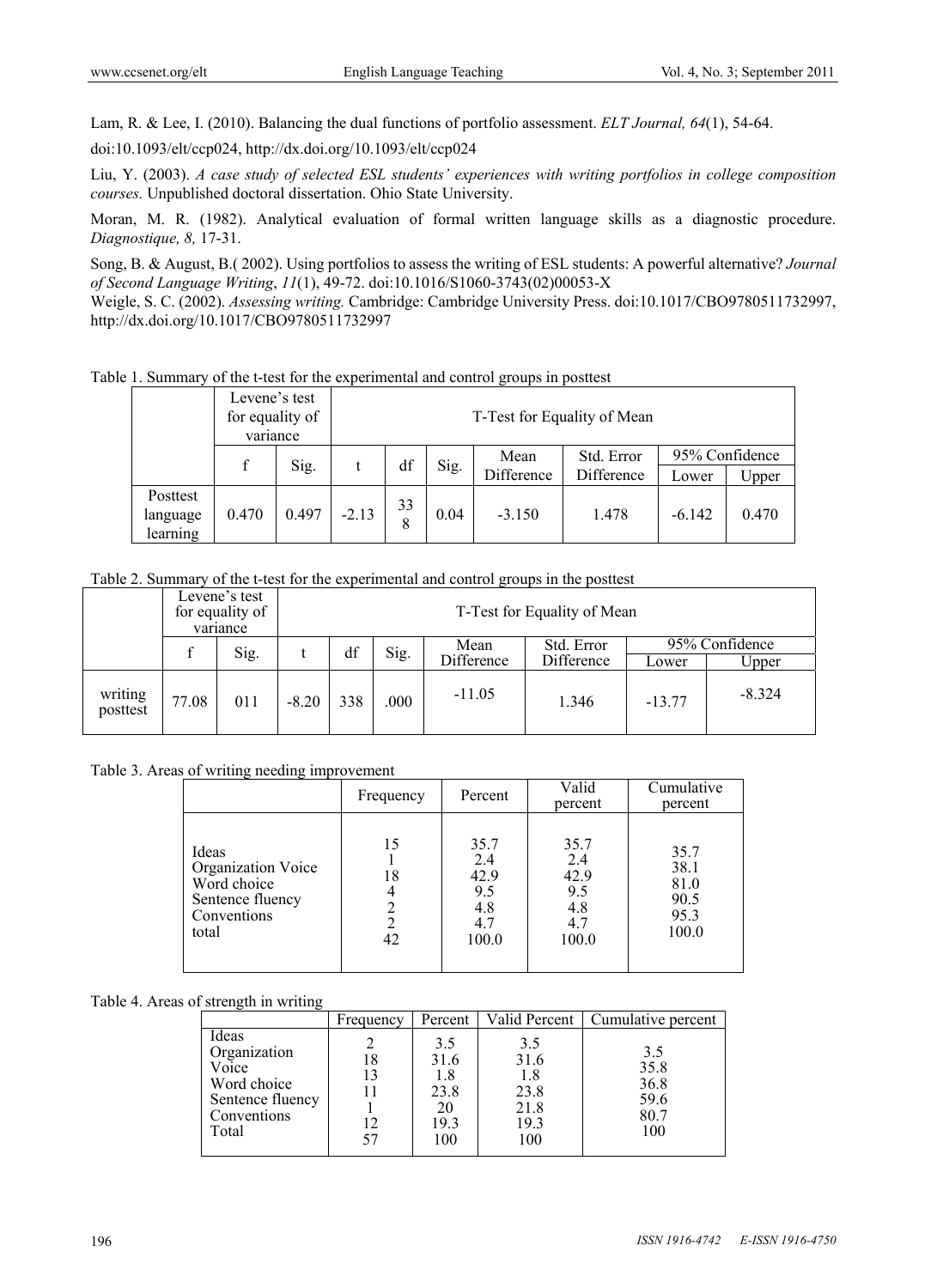|                                                                    | Frequency | Percent                                     | Valid percent                               | Cumulative<br>percent                 |
|--------------------------------------------------------------------|-----------|---------------------------------------------|---------------------------------------------|---------------------------------------|
| grammar<br>Vocabulary<br>Reading<br>Listening<br>speaking<br>total | 10<br>20  | 50.0<br>30.0<br>5.0<br>10.0<br>5.0<br>100.0 | 50.0<br>30.0<br>5.0<br>10.0<br>5.0<br>100.0 | 50.0<br>80.0<br>85.0<br>95.0<br>100.0 |

|  | Table 5. The effect of portfolio-based writing assessment on language skills and sub-skills |  |
|--|---------------------------------------------------------------------------------------------|--|
|  |                                                                                             |  |

Table 6. Participants' overall impression about portfolio-based writing assessment

|                                 | Frequency | Percent     | Valid<br>percent | Cumulative<br>percent |
|---------------------------------|-----------|-------------|------------------|-----------------------|
| Strongly satisfied<br>Satisfied | 19        | 95.0<br>5.0 | 95.0<br>5.0      | 95.0                  |
| Total                           | 20        | 100.0       | 100.0            | 100.0                 |

# **Appendix A: Students Reflection and Self-Assessment**

| A) Choose areas which need to improve:          |                          |                                                                                                              |
|-------------------------------------------------|--------------------------|--------------------------------------------------------------------------------------------------------------|
| 1. Ideas                                        | 2. Organization          | 3. Voice (style of writing)                                                                                  |
| 4. Word choice                                  | 5. Sentence fluency      | 6. Conventions (writing standards)                                                                           |
| B) Choose areas of strength:                    |                          |                                                                                                              |
| 1. Ideas                                        | 2. Organization          | 3. Voice (style of writing)                                                                                  |
| 4. Word choice                                  | 5. Sentence fluency      | 6. Conventions (writing standards)                                                                           |
| Rank the skills from the highest to the lowest. |                          | C) Portfolio-based writing assessment has a positive effect on which of the following skills and sub-skills? |
| listening<br>speaking                           | reading                  | vocabulary<br>grammar                                                                                        |
| D) My overall impression about this writing:    |                          |                                                                                                              |
| strongly satisfied                              | satisfied<br>impartial [ | strongly not-satisfied<br>not-satisfied                                                                      |

## **Appendix B: Scoring Rubric for Writing**

|              | 4 Strong                                                                                                                                                   | 3 Competent                                                                                                                                            | 2 Developing                                                                                                                                                                                                                  | 1 Emerging                                                                                                                                          |
|--------------|------------------------------------------------------------------------------------------------------------------------------------------------------------|--------------------------------------------------------------------------------------------------------------------------------------------------------|-------------------------------------------------------------------------------------------------------------------------------------------------------------------------------------------------------------------------------|-----------------------------------------------------------------------------------------------------------------------------------------------------|
| <b>Ideas</b> | -clear and<br>focused-holds<br>readers<br>attention-relevant<br>anecdotes and details<br>enrich central<br>themes-fresh.<br>original treatment of<br>ideas | -writing is mainly<br>focused-most<br>information is<br>relevant and supports<br>the themes-provides<br>main idea, but details<br>are general or brief | -adequate but<br>mundane treatment<br>of ideas-some<br>attempt at support or<br>expansion, but key<br>issues or story line<br>not fleshed out or<br>confused by<br>irrelevant detail-all<br>events assume equal<br>importance | -information is<br>limited or unclear or<br>length is inadequate<br>for development-text<br>may be repetitious or<br>disconnect, random<br>thoughts |
| Organization | -order, structure of<br>presentation or                                                                                                                    | Structure moves<br>reader through the                                                                                                                  | -structure is<br>confusing at                                                                                                                                                                                                 | -writing lacks clear<br>sense of direction;                                                                                                         |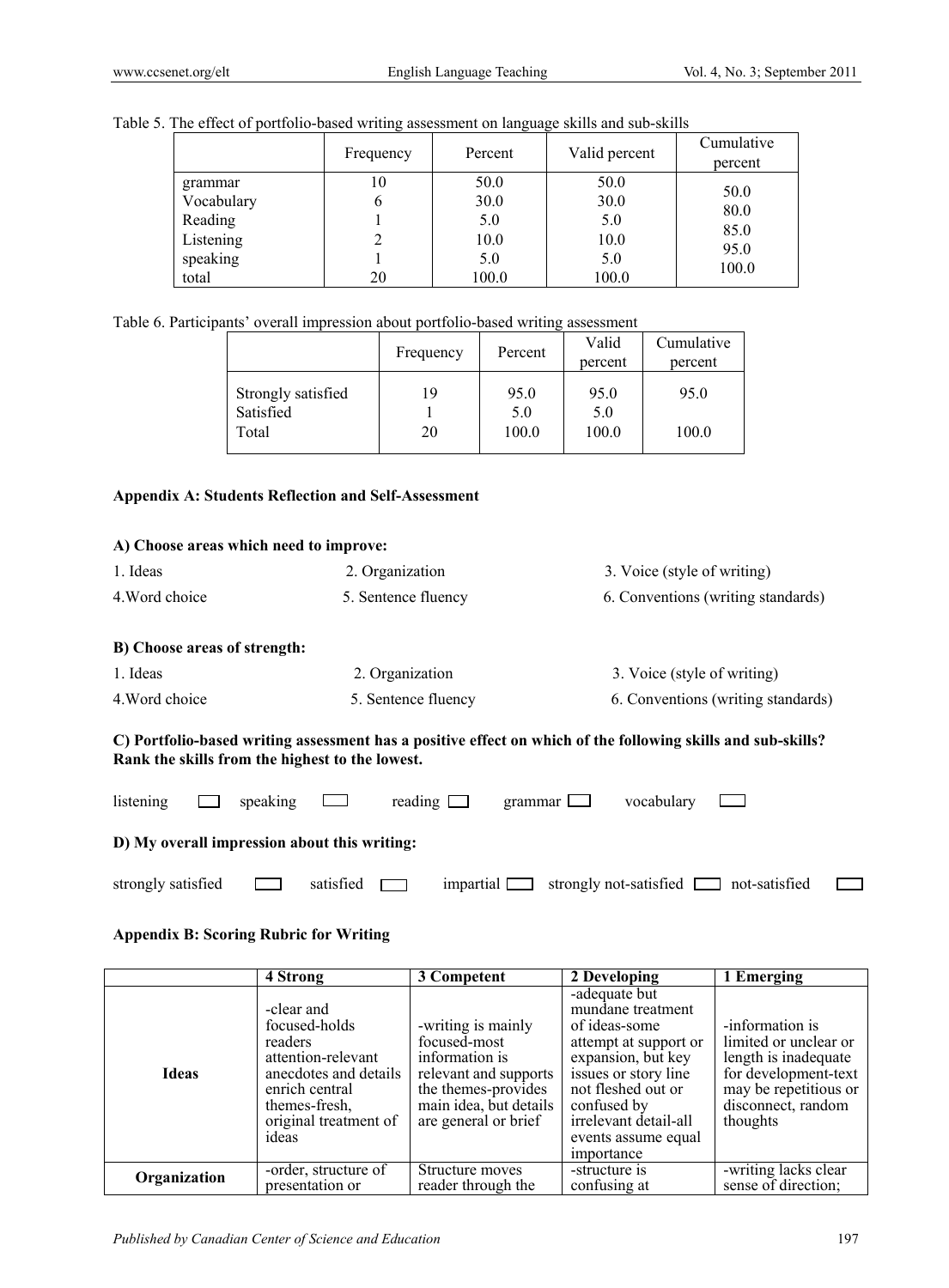|                         | information is<br>compelling and<br>moves the reader<br>trough the text; flows<br>smoothly-inviting<br>introduction draws<br>reader in; satisfying<br>conclusion-thoughtf<br>ul transitions            | text without<br>confusion-introducti<br>on and conclusion<br>are evident -provides<br>connection between<br>ideas and transitions<br>are evident                                      | times-may lack<br>introduction or<br>conclusion-Connecti<br>ons between ideas<br>may be fuzzy at<br>times                                                                                     | may maybe ideas<br>strung together<br>loosely-infective or<br>nonexistent lead and<br>conclusion-hard to<br>determine main point |
|-------------------------|--------------------------------------------------------------------------------------------------------------------------------------------------------------------------------------------------------|---------------------------------------------------------------------------------------------------------------------------------------------------------------------------------------|-----------------------------------------------------------------------------------------------------------------------------------------------------------------------------------------------|----------------------------------------------------------------------------------------------------------------------------------|
| Voice                   | Tone of writing is<br>individual and<br>engaging;<br>appropriate to<br>purpose and<br>audience-writer has<br>taken risk by<br>revealing<br>himself-commitment<br>the topic                             | Writing is usually<br>engaging-writer<br>shows awareness of<br>audience and<br>purpose                                                                                                | -Writing is full of<br>generalities rather<br>than personal<br>insights-Tone may<br>be pleasant, but<br>safe-no individual<br>perspective or<br>sincerity is evident                          | -style does not match<br>audience or<br>purpose-monotone<br>writing; life less and<br>risk-free                                  |
| <b>Word choice</b>      | -Powerful and<br>engaging words<br>carefully selected to<br>convey the intended<br>impression in a<br>precise, interesting<br>an natural<br>way-phrases create<br>pictures; linger in<br>reader's mind | -uses accurate, but<br>general word choices<br>that may influence<br>occasional errors in<br>usage-uses a mix of<br>precise and general<br>verbs-some striking<br>language is evident | -words are adequate<br>and correct; lack fair<br>and<br>originality-attempts<br>at colorful language<br>may go too far<br>-passive verbs,<br>mundane nouns,<br>some adjectives and<br>adverbs | Vocabulary may be<br>vague and<br>immature-often the<br>language of stream<br>of consciousness<br>thinking                       |
| <b>Sentence fluency</b> | -writing has easy<br>flow-sentences<br>well-constructed<br>with strong and<br>varied structure<br>-cadence invites oral<br>reading                                                                     | -some flaws in<br>writing are<br>evident-uses a<br>variety of sentence<br>beginnings,<br>structures and length                                                                        | -text seems more<br>pleasant or<br>businesslike than<br>musical-sentences<br>are generally correct<br>with some variety in<br>length and structure                                            | Sentences choppy or<br>awkward-most<br>sentences are simple<br>in structure and<br>begin the same way                            |
| <b>Conventions</b>      | -writer demonstrates<br>a good grasp of<br>standard writing<br>conventions-some<br>minor errors                                                                                                        | -responsible control<br>over conventions<br>-few errors are<br>evident                                                                                                                | -some misspellings,<br>errors in internal<br>punctuation,<br>attempted<br>paragraphing-errors<br>do not interfere with<br>reading                                                             | -frequent errors in<br>conventions may<br>interfere with<br>reading                                                              |

(Adapted from Rog, 2001)